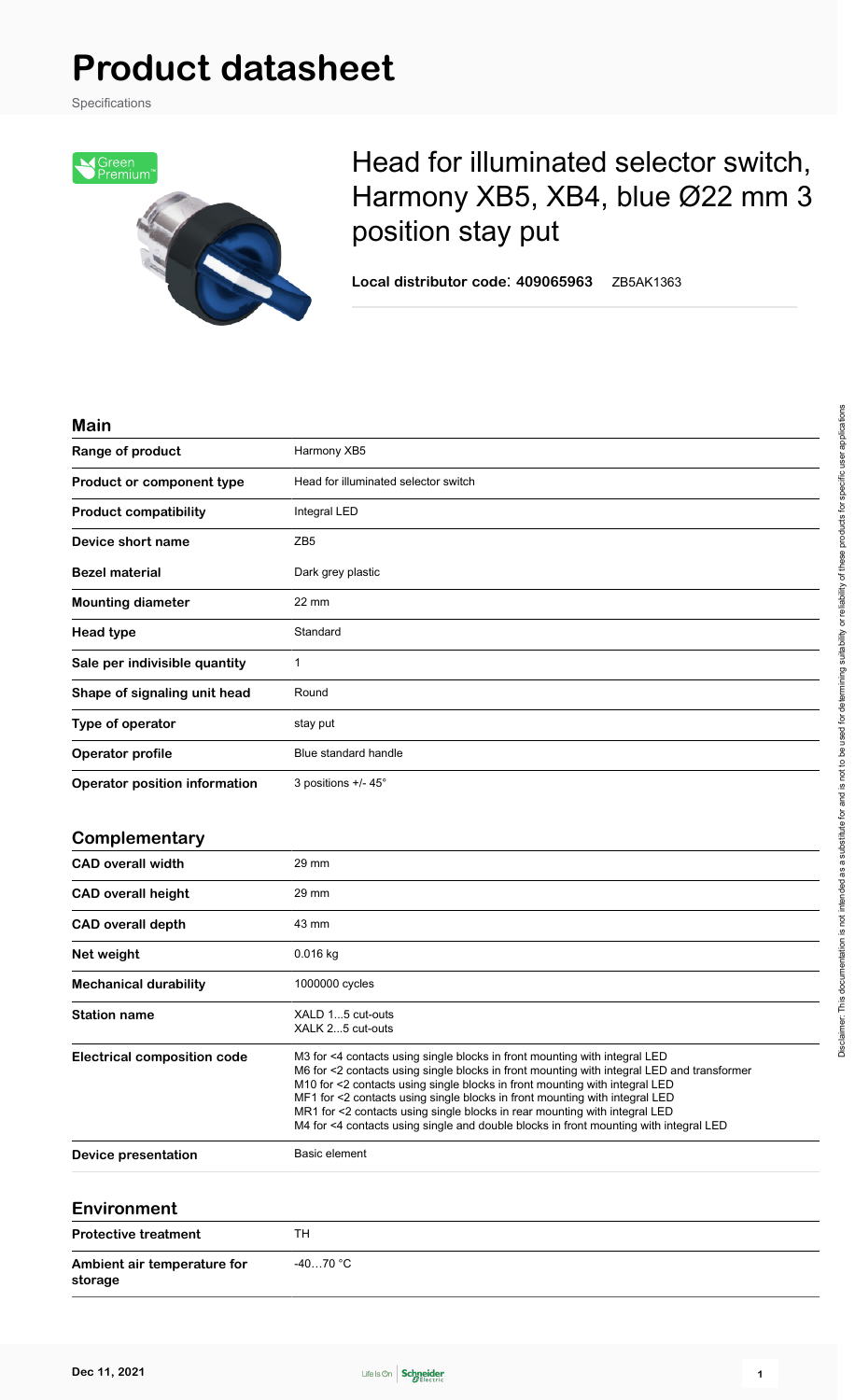| Ambient air temperature for<br>operation | $-4070 °C$                                                                                                                                                                     |
|------------------------------------------|--------------------------------------------------------------------------------------------------------------------------------------------------------------------------------|
| Overvoltage category                     | Class II conforming to IEC 60536                                                                                                                                               |
| IP degree of protection                  | IP66 conforming to IEC 60529<br>IP67<br>IP <sub>69</sub><br>IP69K                                                                                                              |
| <b>NEMA</b> degree of protection         | NEMA 13<br>NEMA 4X                                                                                                                                                             |
| Resistance to high pressure<br>washer    | 7000000 Pa at 55 °C, distance : 0.1 m                                                                                                                                          |
| IK degree of protection                  | IK06 conforming to IEC 50102                                                                                                                                                   |
| <b>Standards</b>                         | <b>UL 508</b><br>EN/IEC 60947-5-5<br>EN/IEC 60947-5-1<br>EN/IEC 60947-1<br>CSA C22.2 No 14<br>JIS C8201-5-1<br>EN/IEC 60947-5-4<br>JIS C8201-1                                 |
| <b>Product certifications</b>            | <b>DNV</b><br>UL listed<br>LROS (Lloyds register of shipping)<br><b>BV</b><br><b>CSA</b><br>GL                                                                                 |
| <b>Vibration resistance</b>              | 5 gn (f= 2500 Hz) conforming to IEC 60068-2-6                                                                                                                                  |
| <b>Shock resistance</b>                  | 30 gn (duration = 18 ms) for half sine wave acceleration conforming to IEC 60068-2-27<br>50 gn (duration = 11 ms) for half sine wave acceleration conforming to IEC 60068-2-27 |
| <b>Packing Units</b>                     |                                                                                                                                                                                |

| Unit Type of Package 1              | <b>PCE</b>      |
|-------------------------------------|-----------------|
| Number of Units in Package 1        | 1               |
| Package 1 Weight                    | 23 <sub>g</sub> |
| Package 1 Height                    | 3.5 cm          |
| Package 1 width                     | 4.5 cm          |
| Package 1 Length                    | 5 cm            |
| <b>Unit Type of Package 2</b>       | S02             |
| <b>Number of Units in Package 2</b> | 50              |
| Package 2 Weight                    | 1.39 kg         |
| Package 2 Height                    | 15 cm           |
| Package 2 width                     | 30 cm           |
| Package 2 Length                    | 40 cm           |

## **Offer Sustainability**

| Sustainable offer status          | Green Premium product                                                                    |
|-----------------------------------|------------------------------------------------------------------------------------------|
| <b>REACh Regulation</b>           | <b>REACh Declaration</b>                                                                 |
| <b>REACh free of SVHC</b>         | Yes                                                                                      |
| <b>EU RoHS Directive</b>          | Pro-active compliance (Product out of EU RoHS legal scope)<br><b>EU RoHS Declaration</b> |
| Toxic heavy metal free            | Yes                                                                                      |
| <b>Mercury free</b>               | Yes                                                                                      |
| <b>RoHS</b> exemption information | <b>Yes</b>                                                                               |
| <b>China RoHS Regulation</b>      | China RoHS declaration                                                                   |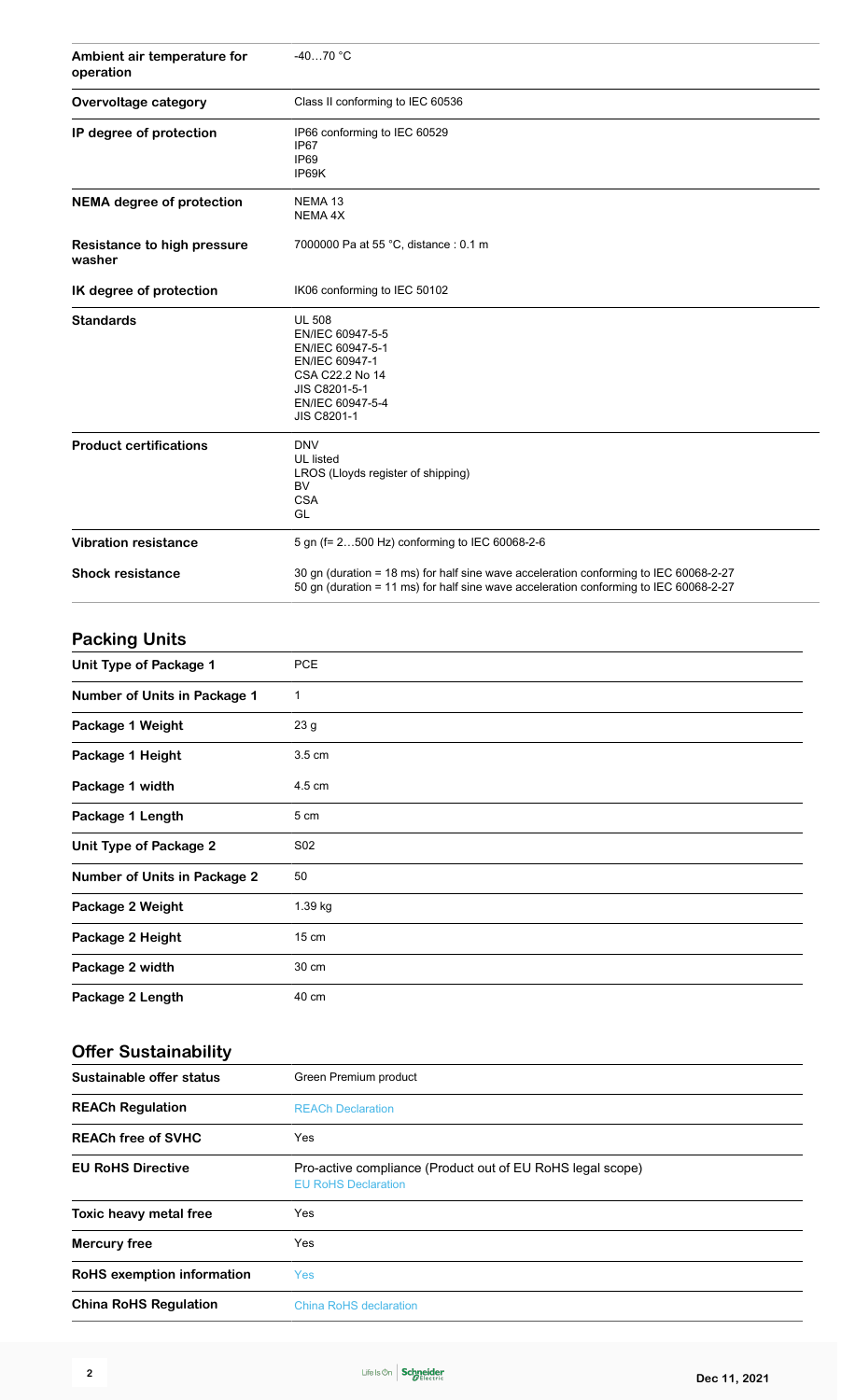| <b>Environmental Disclosure</b> | <b>Product Environmental Profile</b> |
|---------------------------------|--------------------------------------|
| <b>Circularity Profile</b>      | End of Life Information              |
| <b>Contractual warranty</b>     |                                      |

**Warranty** 18 months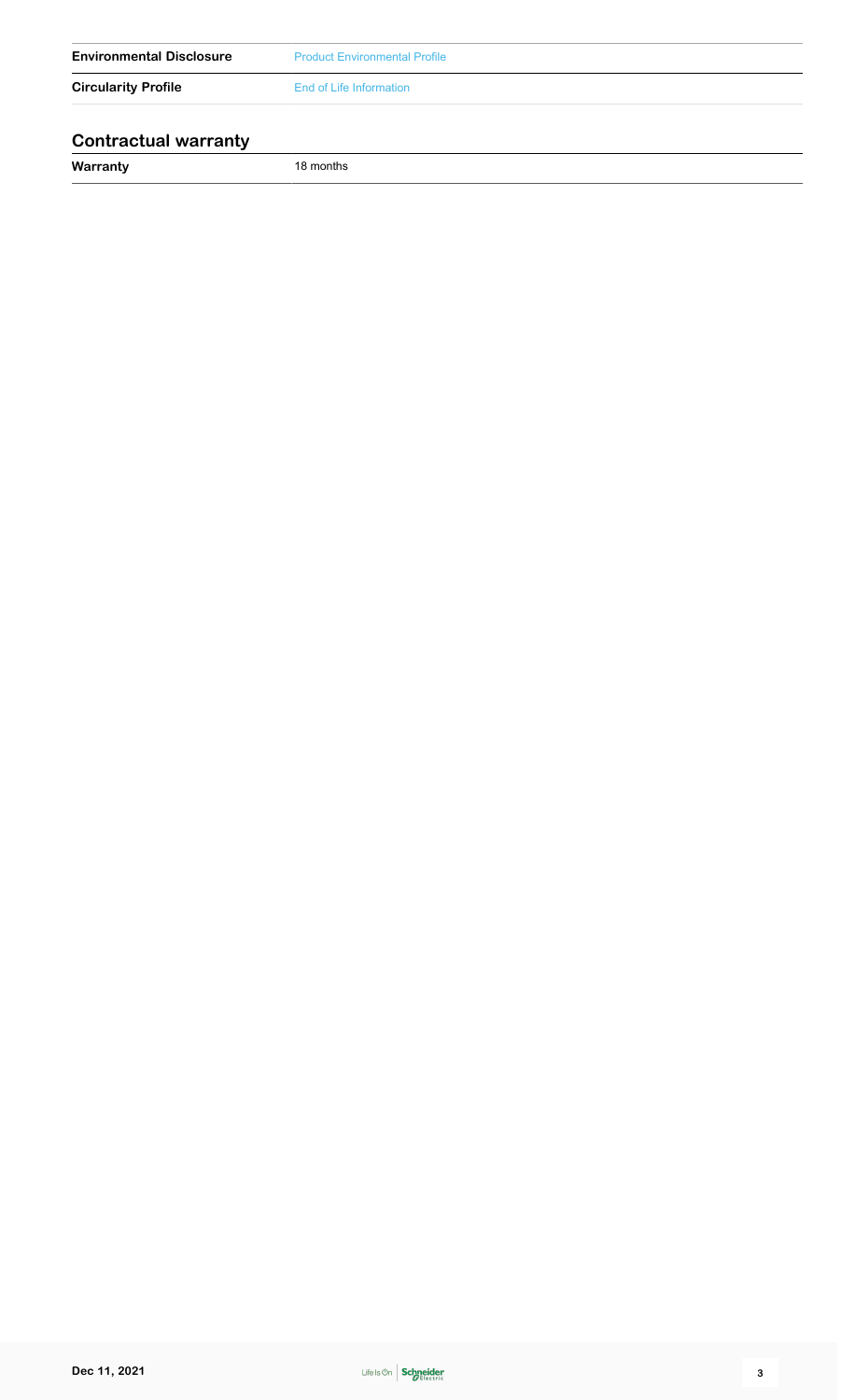Dimensions Drawings

# **ZB5AK1363**

## **Dimensions**

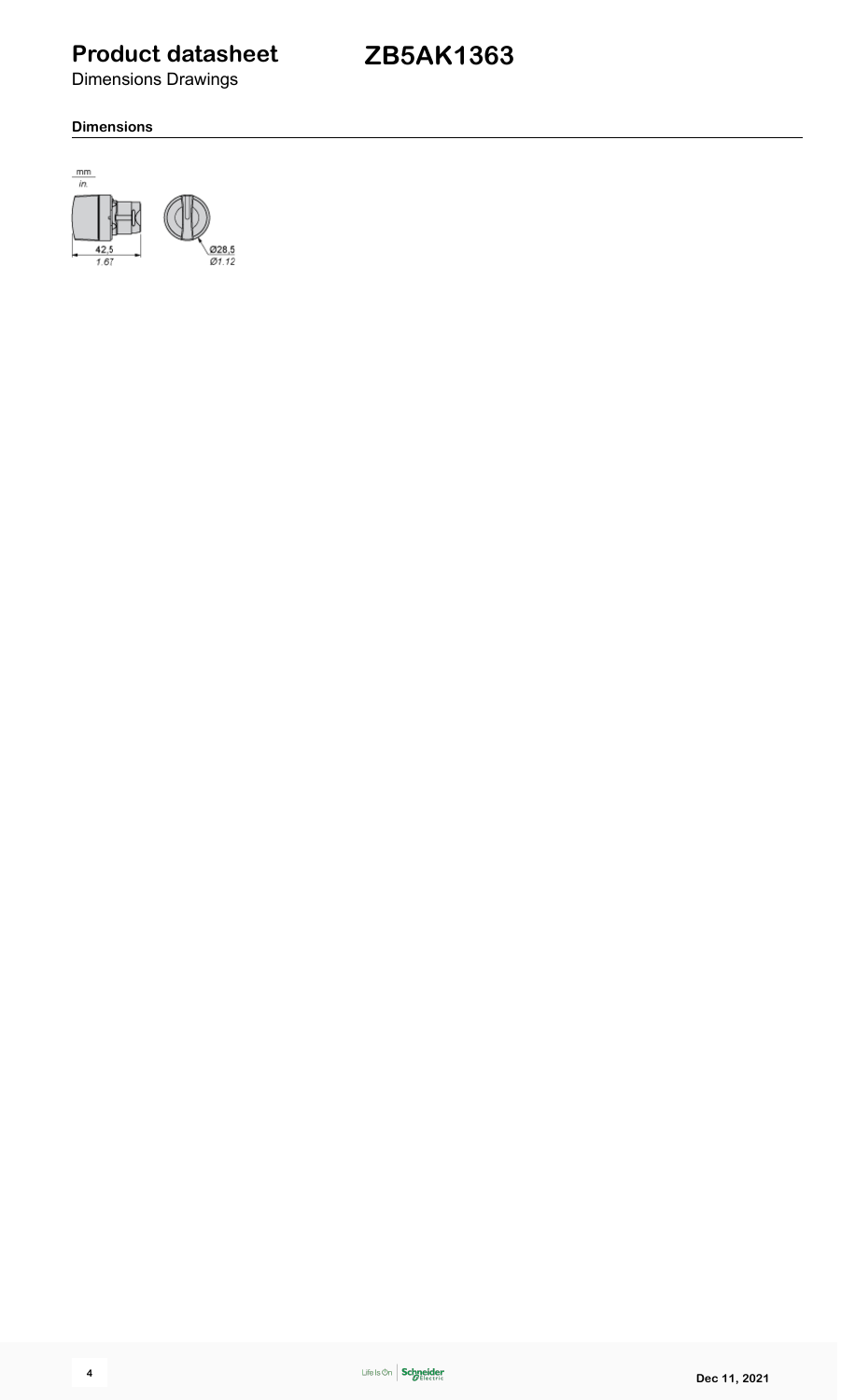# **ZB5AK1363**

Mounting and Clearance

## **Panel Cut-out for Pushbuttons, Switches and Pilot Lights (Finished Holes, Ready for Installation)**

**Connection by Screw Clamp Terminals or Plug-in Connectors or on Printed Circuit Board**



**(1)** Diameter on finished panel or support

**(2)** For selector switches and Emergency stop buttons, use of an anti-rotation plate type ZB5AZ902 is recommended.

**(3)** Ø22.5 mm recommended (Ø22.3  $_0$ <sup>+0.4</sup>) / Ø0.89 in. recommended (Ø0.88 in.  $_0$ <sup>+0.016</sup>)

| <b>Connections</b>                            | a in mm | a in in. | b in mm | b in in. |
|-----------------------------------------------|---------|----------|---------|----------|
| By screw clamp terminals or plug-in connector | 40      | 1.57     | 30      | 1.18     |
| By Faston connectors                          | 45      | 1.77     | 32      | 1.26     |
| On printed circuit board                      | 30      | 1.18     | 30      | 1.18     |

## **Detail of Lug Recess**



**(1)** Diameter on finished panel or support

**(2)** For selector switches and Emergency stop buttons, use of an anti-rotation plate type ZB5AZ902 is recommended.

**(3)** Ø22.5 mm recommended (Ø22.3  $_0$ <sup>+0.4</sup>) / Ø0.89 in. recommended (Ø0.88 in.  $_0$ <sup>+0.016</sup>)

**Dec 11, 2021 5 5**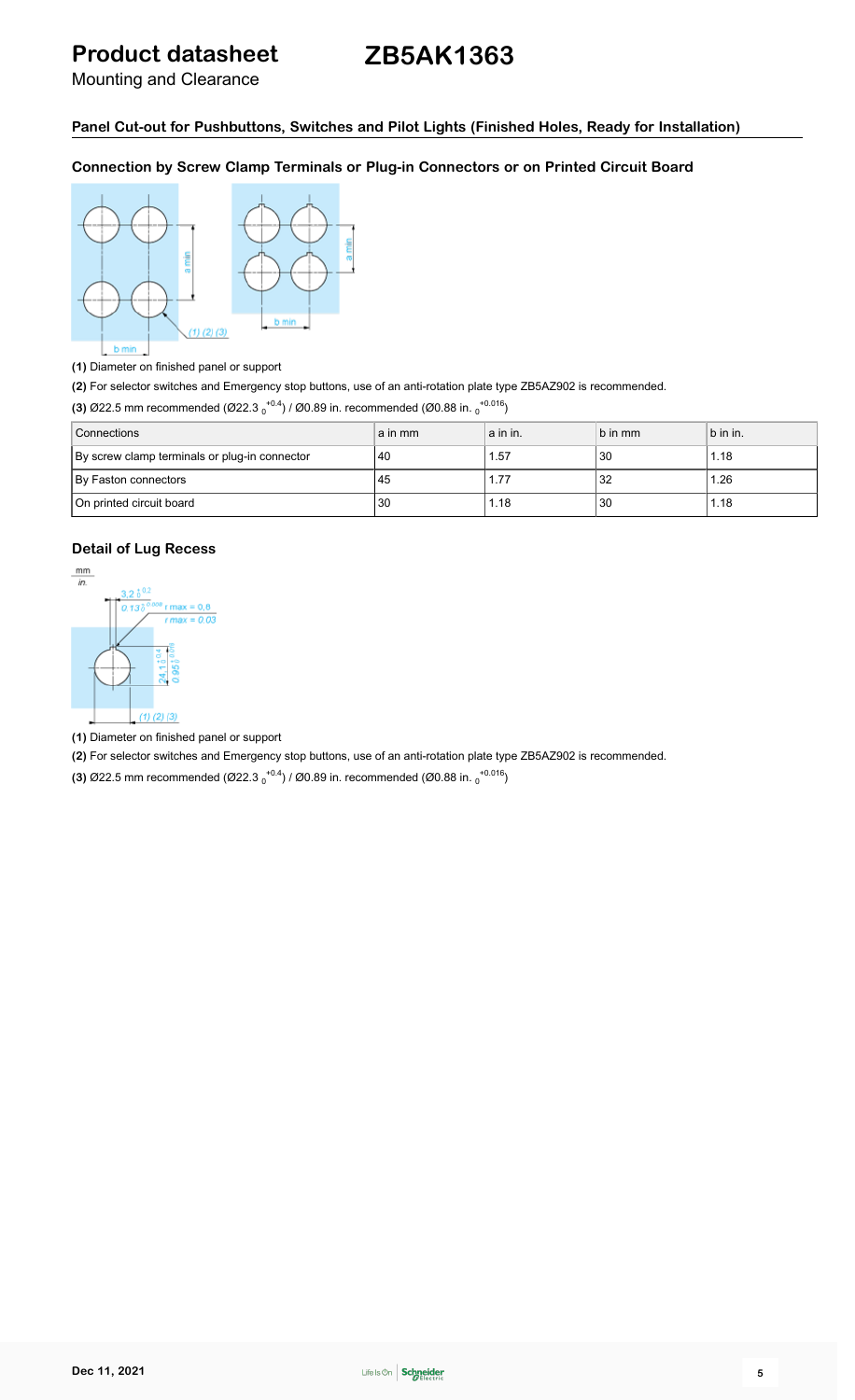# **ZB5AK1363**

Mounting and Clearance

**Pushbuttons, Switches and Pilot Lights for Printed Circuit Board Connection**

## **Panel Cut-outs (Viewed from Installer's Side)**



**B:** 40 mm min. / 1.57 in. min.

## **Printed Circuit Board Cut-outs (Viewed from Electrical Block Side)**

Dimensions in mm



**A:** 30 mm min.

**B:** 40 mm min.

Dimensions in in.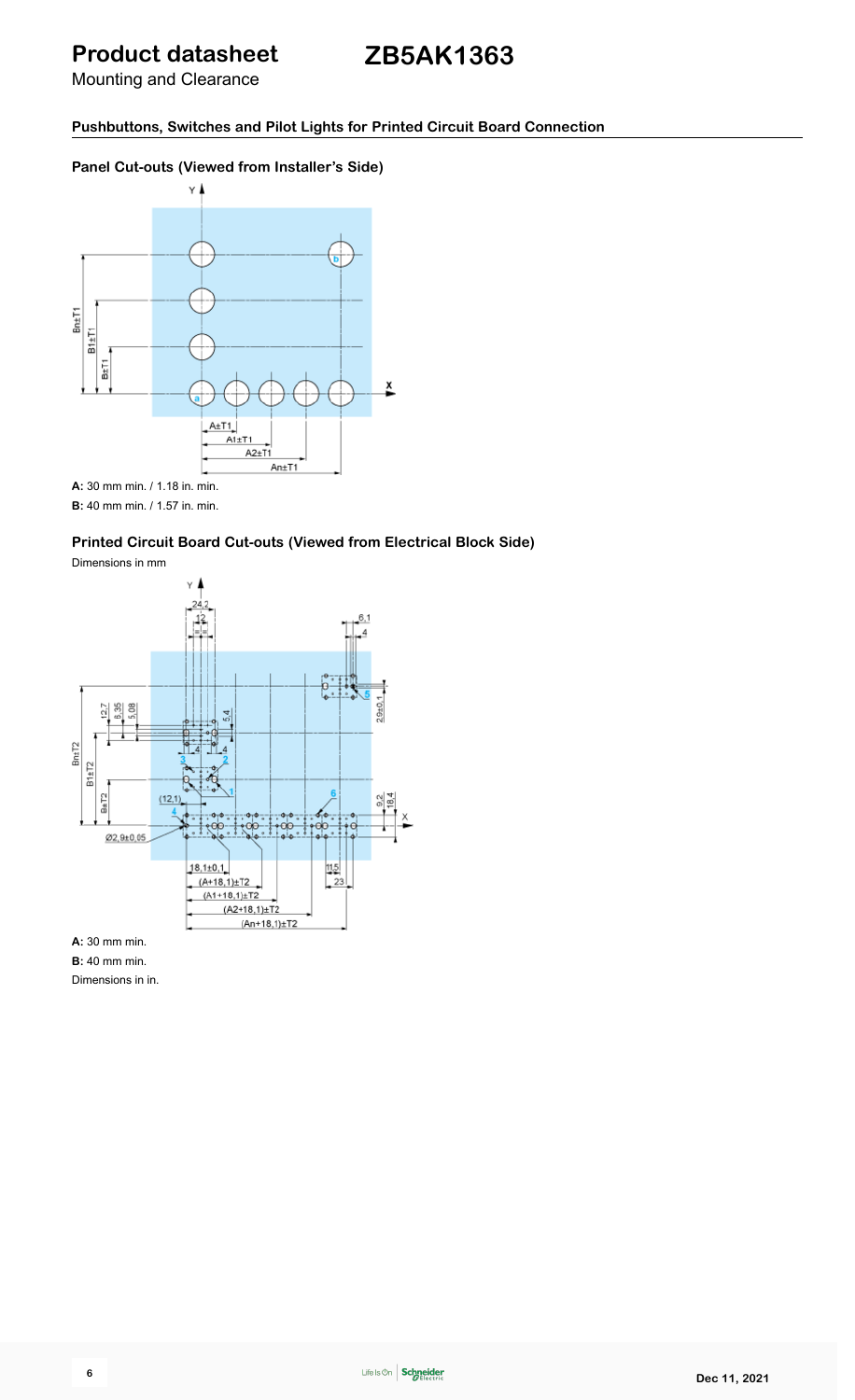

**B:** 1.57 in. min.

## **General Tolerances of the Panel and Printed Circuit Board**

The cumulative tolerance must not exceed 0.3 mm / 0.012 in.:  $T1 + T2 = 0.3$  mm max.

### **Installation Precautions**

- Minimum thickness of circuit board: 1.6 mm / 0.06 in.
- Cut-out diameter: 22.4 mm ± 0.1 / 0.88 in. ± 0.004
- Orientation of body/fixing collar ZB5AZ009: ± 2° 30' (excluding cut-outs marked **a** and **b**).
- Tightening torque of screws ZBZ006: 0.6 N.m (5.3 lbf.in) max.
- Allow for one ZB5AZ079 fixing collar/pillar and its fixing screws:
	- every 90 mm / 3.54 in. horizontally (X), and 120 mm / 4.72 in. vertically (Y).
	- with each selector switch head (ZB5AD•, ZB5AJ•, ZB5AG•).

The fixing centers marked **a** and **b** are diagonally opposed and must align with those marked **4** and **5**.



- **(1)** Head ZB5AD•
- **(2)** Panel
- **(2)** Nut
- **(4)** Printed circuit board

## **Mounting of Adapter (Socket) ZBZ01•**

- **1** 2 elongated holes for ZBZ006 screw access
- **2** 1 hole Ø 2.4 mm ± 0.05 / 0.09 in. ± 0.002 for centring adapter ZBZ01•
- **3** 8 × Ø 1.2 mm / 0.05 in. holes
- **4** 1 hole Ø 2.9 mm ± 0.05 / 0.11 in. ± 0.002, for aligning the printed circuit board (with cut-out marked **a**)
- **5** 1 elongated hole for aligning the printed circuit board (with cut-out marked **b**)
- **6** 4 holes Ø 2.4 mm / 0.09 in. for clipping in adapter ZBZ01•

Dimensions An + 18.1 relate to the Ø 2.4 mm ± 0.05 / 0.09 in. ± 0.002 holes for centring adapter ZBZ01•.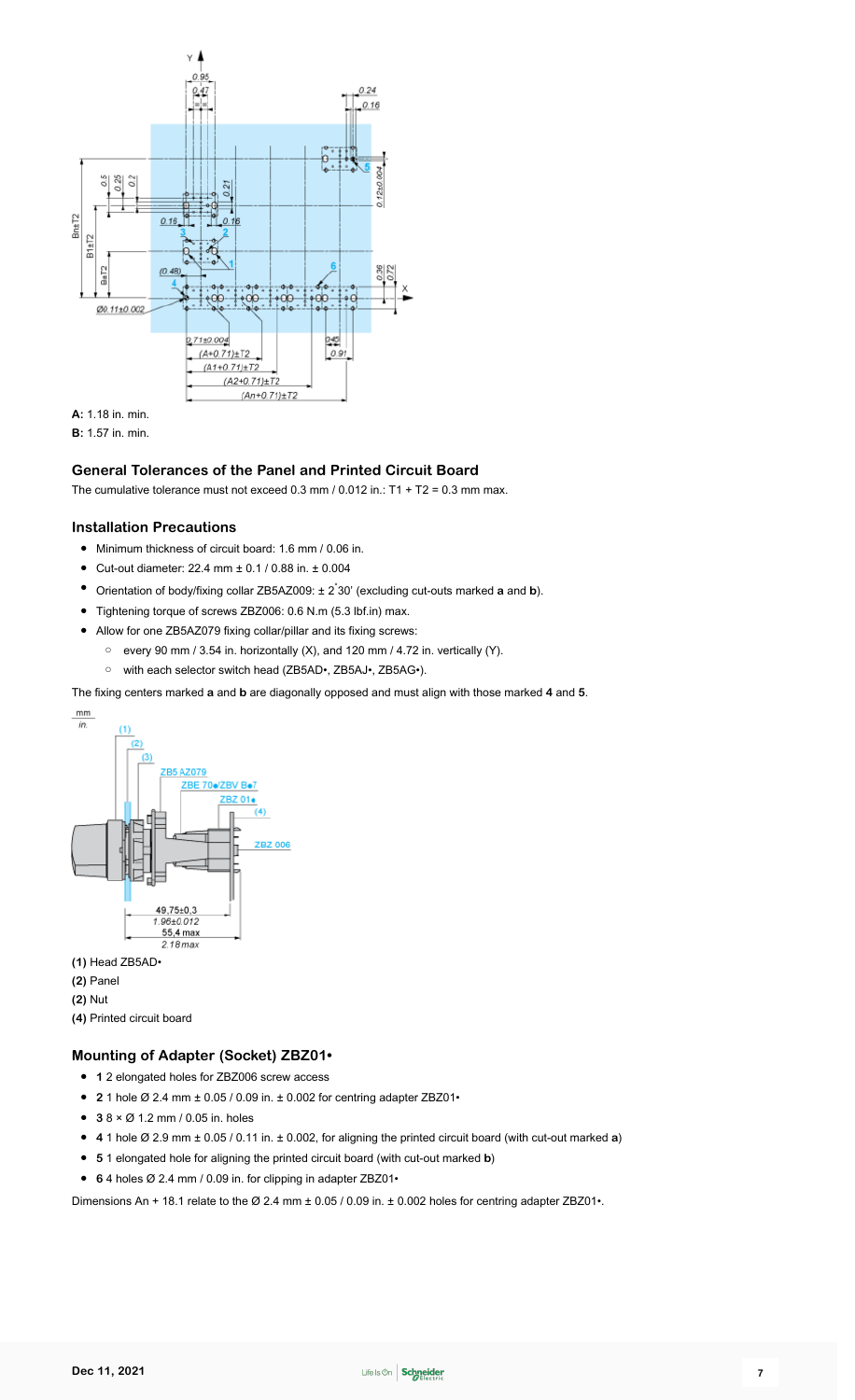Technical Description

**Electrical Composition Corresponding to Code M3**

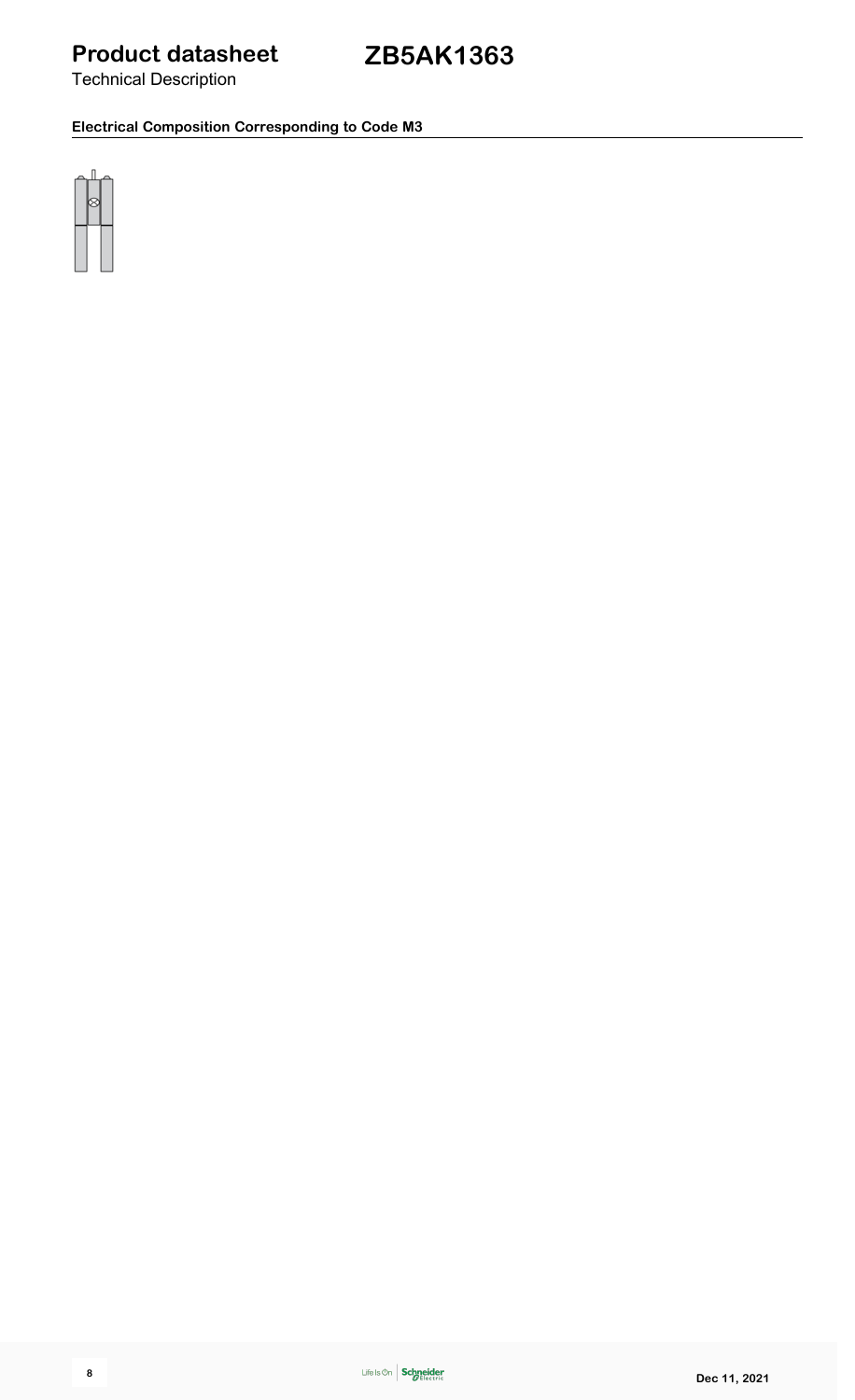Technical Description

**Electrical Composition Corresponding to Code M4**

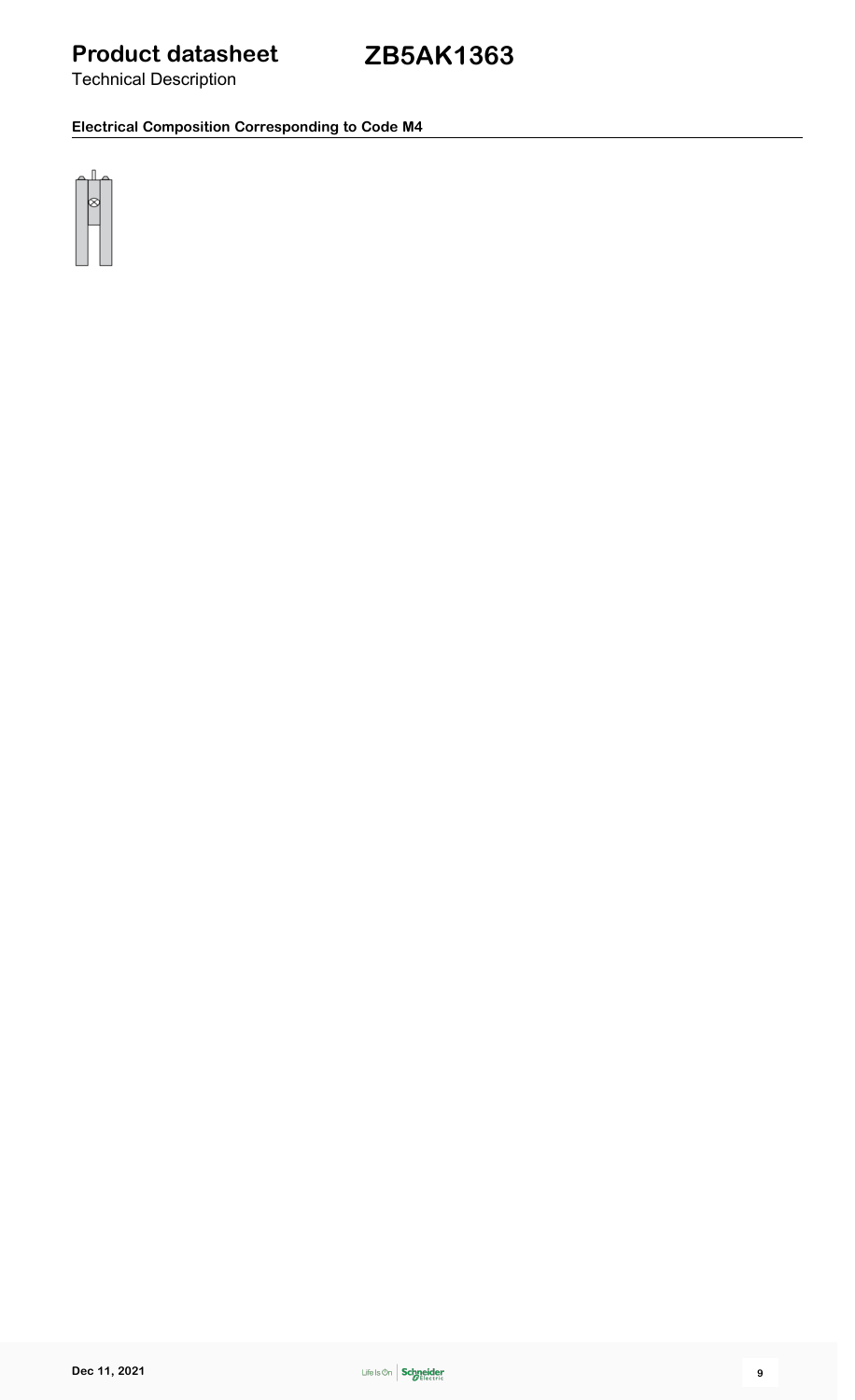Technical Description

**Electrical Composition Corresponding to Codes M6 and P2**

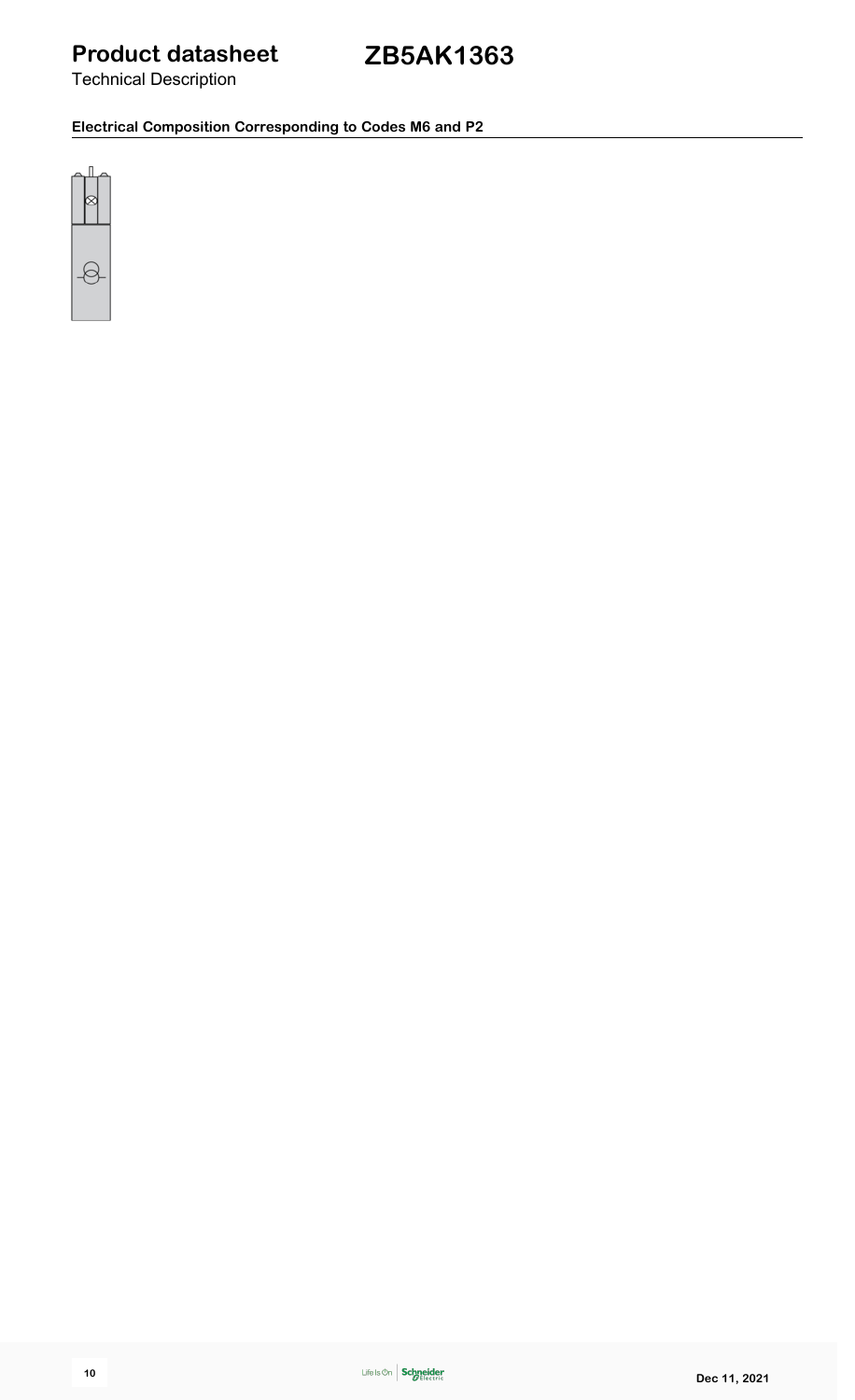Technical Description

# **ZB5AK1363**

**Electrical Composition Corresponding to Codes M5, M10, MF1, MR1 and MF2**

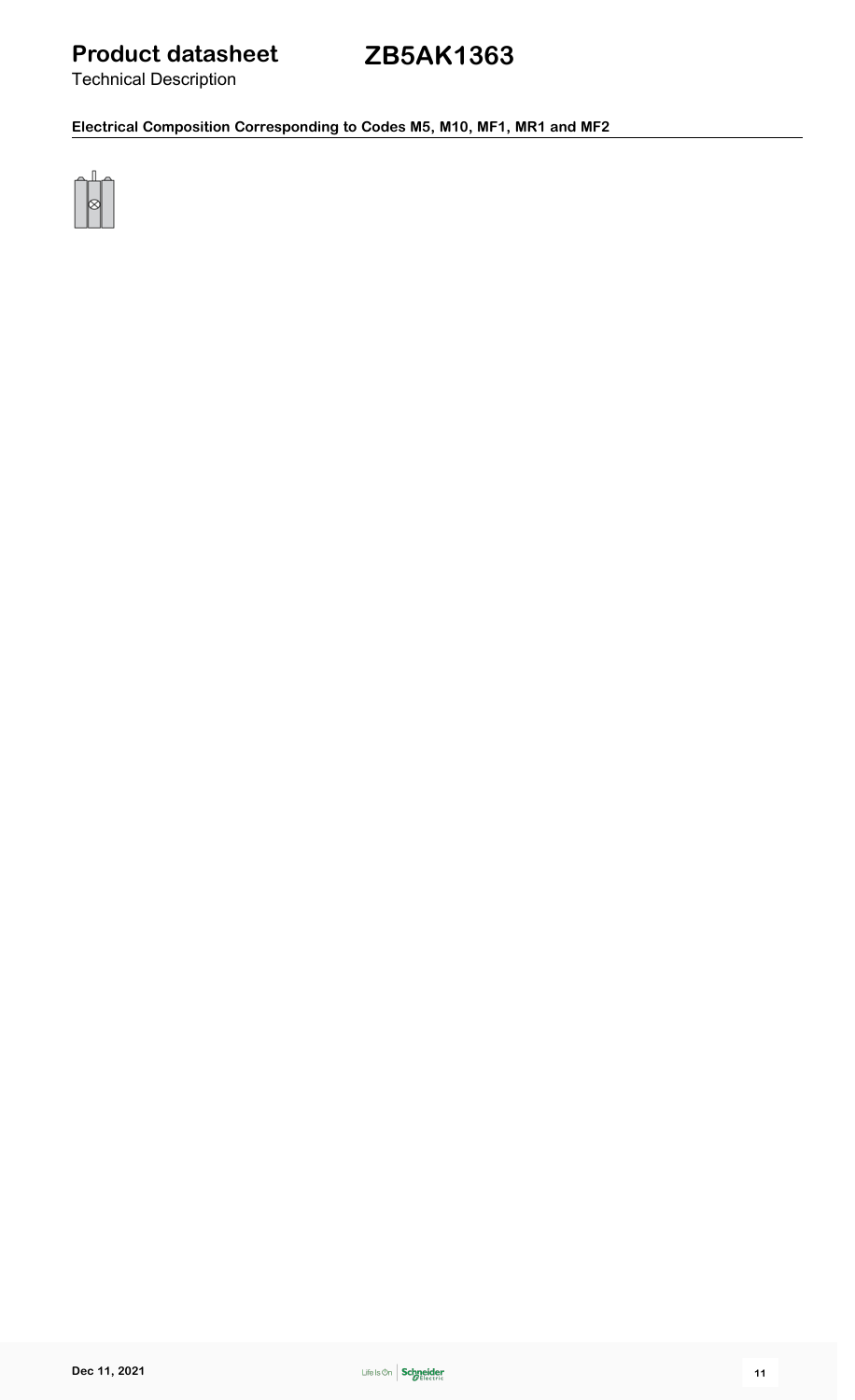# **ZB5AK1363**

Technical Description

## **Legend**

Single contact



Double contact



Light block



Possible location